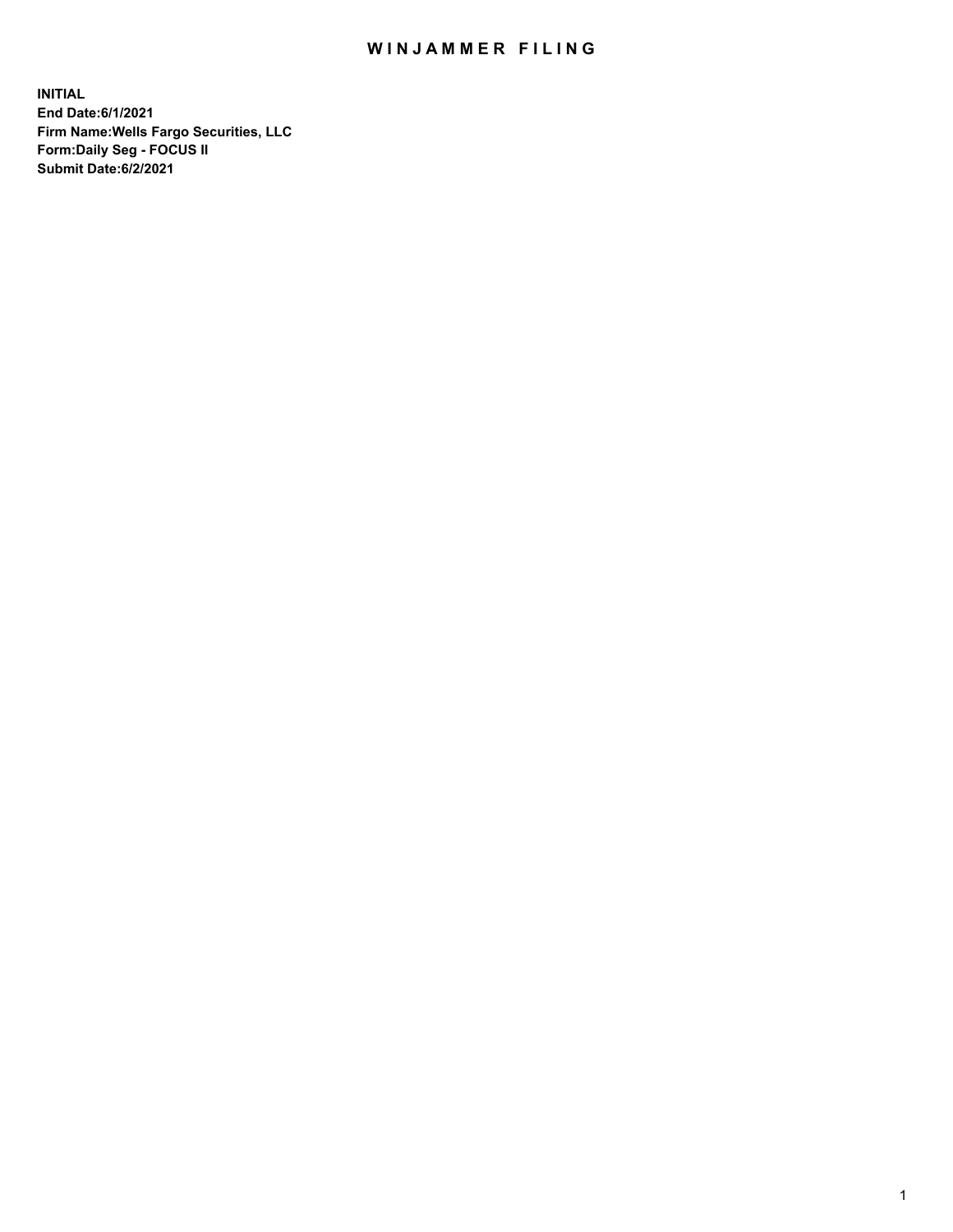**INITIAL End Date:6/1/2021 Firm Name:Wells Fargo Securities, LLC Form:Daily Seg - FOCUS II Submit Date:6/2/2021 Daily Segregation - Cover Page**

| Name of Company                                                                                                                                                                                                                                                                                                                | <b>Wells Fargo Securities LLC</b>                           |
|--------------------------------------------------------------------------------------------------------------------------------------------------------------------------------------------------------------------------------------------------------------------------------------------------------------------------------|-------------------------------------------------------------|
| <b>Contact Name</b>                                                                                                                                                                                                                                                                                                            | <b>James Gnall</b>                                          |
| <b>Contact Phone Number</b>                                                                                                                                                                                                                                                                                                    | 917-699-6822                                                |
| <b>Contact Email Address</b>                                                                                                                                                                                                                                                                                                   | james.w.gnall@wellsfargo.com                                |
| FCM's Customer Segregated Funds Residual Interest Target (choose one):<br>a. Minimum dollar amount: ; or<br>b. Minimum percentage of customer segregated funds required:% ; or<br>c. Dollar amount range between: and; or<br>d. Percentage range of customer segregated funds required between:% and%.                         | 270,000,000<br><u>0</u><br>0 <sub>0</sub><br>0 <sub>0</sub> |
| FCM's Customer Secured Amount Funds Residual Interest Target (choose one):<br>a. Minimum dollar amount: ; or<br>b. Minimum percentage of customer secured funds required:%; or<br>c. Dollar amount range between: and; or<br>d. Percentage range of customer secured funds required between:% and%.                            | 40,000,000<br><u>0</u><br>00<br>0 <sub>0</sub>              |
| FCM's Cleared Swaps Customer Collateral Residual Interest Target (choose one):<br>a. Minimum dollar amount: ; or<br>b. Minimum percentage of cleared swaps customer collateral required:% ; or<br>c. Dollar amount range between: and; or<br>d. Percentage range of cleared swaps customer collateral required between:% and%. | 400,000,000<br><u>0</u><br>0 <sub>0</sub><br>00             |

Attach supporting documents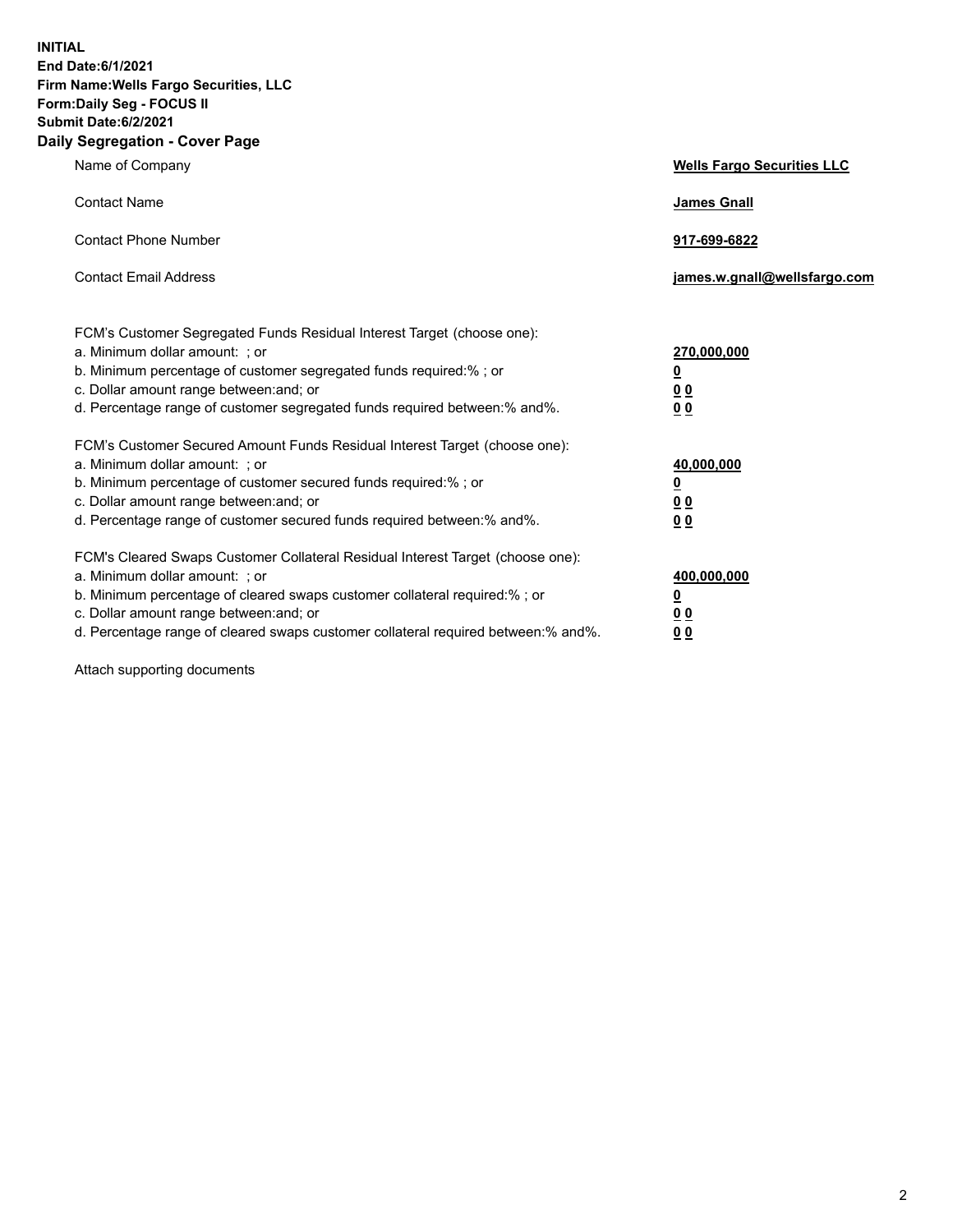**INITIAL End Date:6/1/2021 Firm Name:Wells Fargo Securities, LLC Form:Daily Seg - FOCUS II Submit Date:6/2/2021 Daily Segregation - Secured Amounts** Foreign Futures and Foreign Options Secured Amounts

Amount required to be set aside pursuant to law, rule or regulation of a foreign government or a rule of a self-regulatory organization authorized thereunder

- 1. Net ledger balance Foreign Futures and Foreign Option Trading All Customers A. Cash **226,906,950** [7315]
	- B. Securities (at market) **227,652,067** [7317]
- 2. Net unrealized profit (loss) in open futures contracts traded on a foreign board of trade **37,305,350** [7325]
- 3. Exchange traded options
	- a. Market value of open option contracts purchased on a foreign board of trade **29** [7335]
	- b. Market value of open contracts granted (sold) on a foreign board of trade **-30,925** [7337]
- 4. Net equity (deficit) (add lines 1. 2. and 3.) **491,833,471** [7345]
- 5. Account liquidating to a deficit and account with a debit balances gross amount **1,768,569** [7351] Less: amount offset by customer owned securities **-1,768,091** [7352] **478** [7354]
- 6. Amount required to be set aside as the secured amount Net Liquidating Equity Method (add lines 4 and 5)
- 7. Greater of amount required to be set aside pursuant to foreign jurisdiction (above) or line 6.

## FUNDS DEPOSITED IN SEPARATE REGULATION 30.7 ACCOUNTS

- 1. Cash in banks
	- A. Banks located in the United States **62,831,949** [7500]
	- B. Other banks qualified under Regulation 30.7 **50,738,191** [7520] **113,570,140**
- 2. Securities
	- A. In safekeeping with banks located in the United States **122,643,769** [7540]
- B. In safekeeping with other banks qualified under Regulation 30.7 **0** [7560] **122,643,769** [7570]
- 3. Equities with registered futures commission merchants
	-
	-
	- C. Unrealized gain (loss) on open futures contracts **-31,348,886** [7600]
	- D. Value of long option contracts **29** [7610]
	-
- 4. Amounts held by clearing organizations of foreign boards of trade
	- A. Cash **0** [7640]
	- B. Securities **0** [7650]
	- C. Amount due to (from) clearing organization daily variation **0** [7660]
	- D. Value of long option contracts **0** [7670]
	- E. Value of short option contracts **0** [7675] **0** [7680]
- 5. Amounts held by members of foreign boards of trade
	-
	-
	- C. Unrealized gain (loss) on open futures contracts **44,660,025** [7720]
	- D. Value of long option contracts **0** [7730]
	- E. Value of short option contracts **0** [7735] **239,037,340** [7740]
- 6. Amounts with other depositories designated by a foreign board of trade **0** [7760]
- 7. Segregated funds on hand **0** [7765]
- 8. Total funds in separate section 30.7 accounts **621,891,091** [7770]
- 9. Excess (deficiency) Set Aside for Secured Amount (subtract line 7 Secured Statement Page 1 from Line 8)
- 10. Management Target Amount for Excess funds in separate section 30.7 accounts **40,000,000** [7780]
- 11. Excess (deficiency) funds in separate 30.7 accounts over (under) Management Target **90,057,142** [7785]

**0** [7305]

**491,833,949** [7355]

## **491,833,949** [7360]

[7530]

 A. Cash **68,006,303** [7580] B. Securities **110,013,321** [7590] E. Value of short option contracts **-30,925** [7615] **146,639,842** [7620]

 A. Cash **-20,759,087** [7700] B. Securities **215,136,402** [7710] **130,057,142** [7380]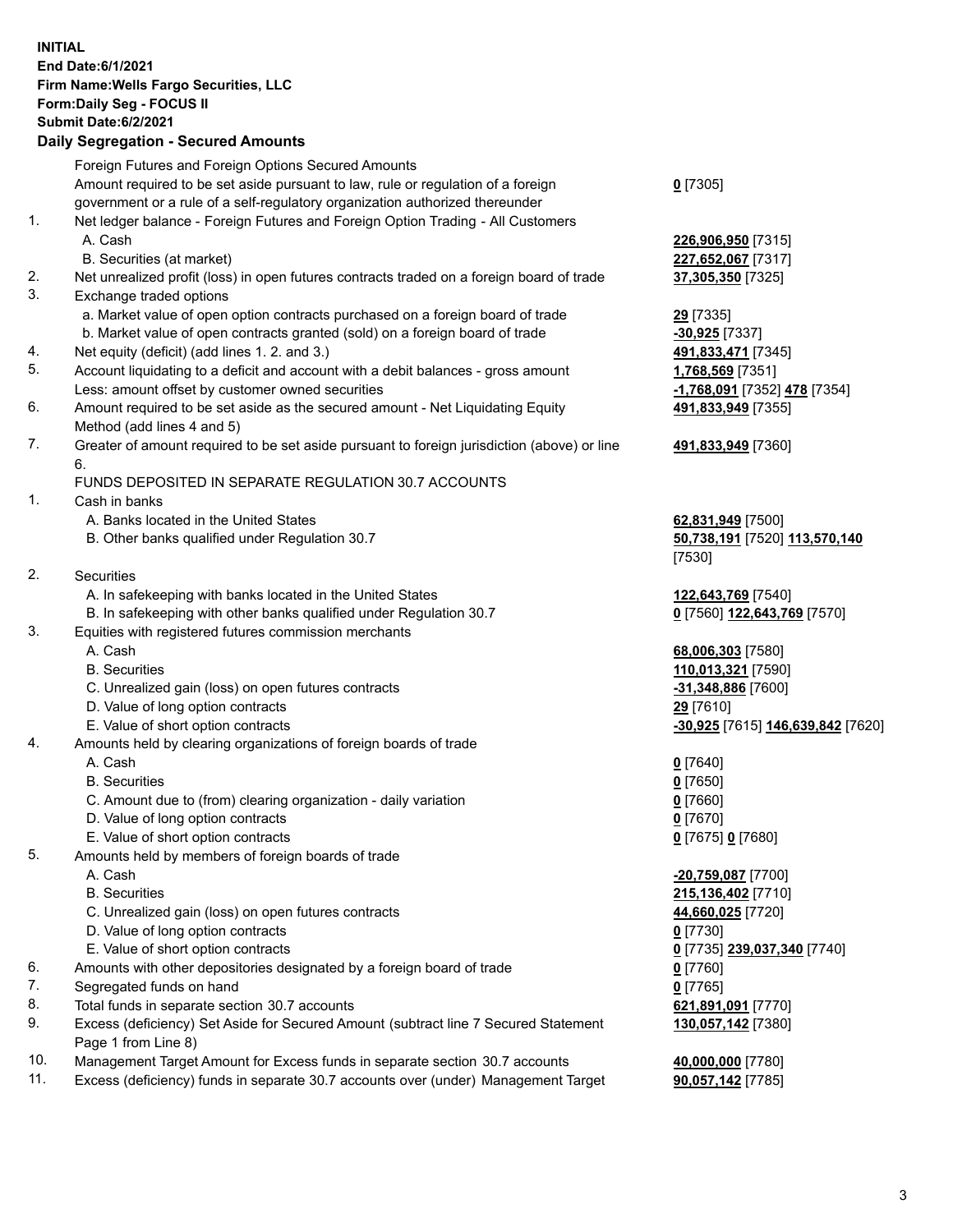**INITIAL End Date:6/1/2021 Firm Name:Wells Fargo Securities, LLC Form:Daily Seg - FOCUS II Submit Date:6/2/2021 Daily Segregation - Segregation Statement** SEGREGATION REQUIREMENTS(Section 4d(2) of the CEAct) 1. Net ledger balance A. Cash **3,554,737,120** [7010] B. Securities (at market) **1,942,746,565** [7020] 2. Net unrealized profit (loss) in open futures contracts traded on a contract market **-922,230,714** [7030] 3. Exchange traded options A. Add market value of open option contracts purchased on a contract market **759,500,328** [7032] B. Deduct market value of open option contracts granted (sold) on a contract market **-882,995,161** [7033] 4. Net equity (deficit) (add lines 1, 2 and 3) **4,451,758,138** [7040] 5. Accounts liquidating to a deficit and accounts with debit balances - gross amount **37,505,729** [7045] Less: amount offset by customer securities **-36,431,547** [7047] **1,074,182** [7050] 6. Amount required to be segregated (add lines 4 and 5) **4,452,832,320** [7060] FUNDS IN SEGREGATED ACCOUNTS 7. Deposited in segregated funds bank accounts A. Cash **180,707,147** [7070] B. Securities representing investments of customers' funds (at market) **40,040,532** [7080] C. Securities held for particular customers or option customers in lieu of cash (at market) **977,498,293** [7090] 8. Margins on deposit with derivatives clearing organizations of contract markets A. Cash **1,530,129,983** [7100] B. Securities representing investments of customers' funds (at market) **1,440,708,370** [7110] C. Securities held for particular customers or option customers in lieu of cash (at market) **965,248,272** [7120] 9. Net settlement from (to) derivatives clearing organizations of contract markets **-63,769,159** [7130] 10. Exchange traded options A. Value of open long option contracts **759,500,328** [7132] B. Value of open short option contracts **-882,995,161** [7133] 11. Net equities with other FCMs A. Net liquidating equity **0** [7140] B. Securities representing investments of customers' funds (at market) **0** [7160] C. Securities held for particular customers or option customers in lieu of cash (at market) **0** [7170] 12. Segregated funds on hand **0** [7150] 13. Total amount in segregation (add lines 7 through 12) **4,947,068,605** [7180] 14. Excess (deficiency) funds in segregation (subtract line 6 from line 13) **494,236,285** [7190] 15. Management Target Amount for Excess funds in segregation **270,000,000** [7194] **224,236,285** [7198]

16. Excess (deficiency) funds in segregation over (under) Management Target Amount Excess